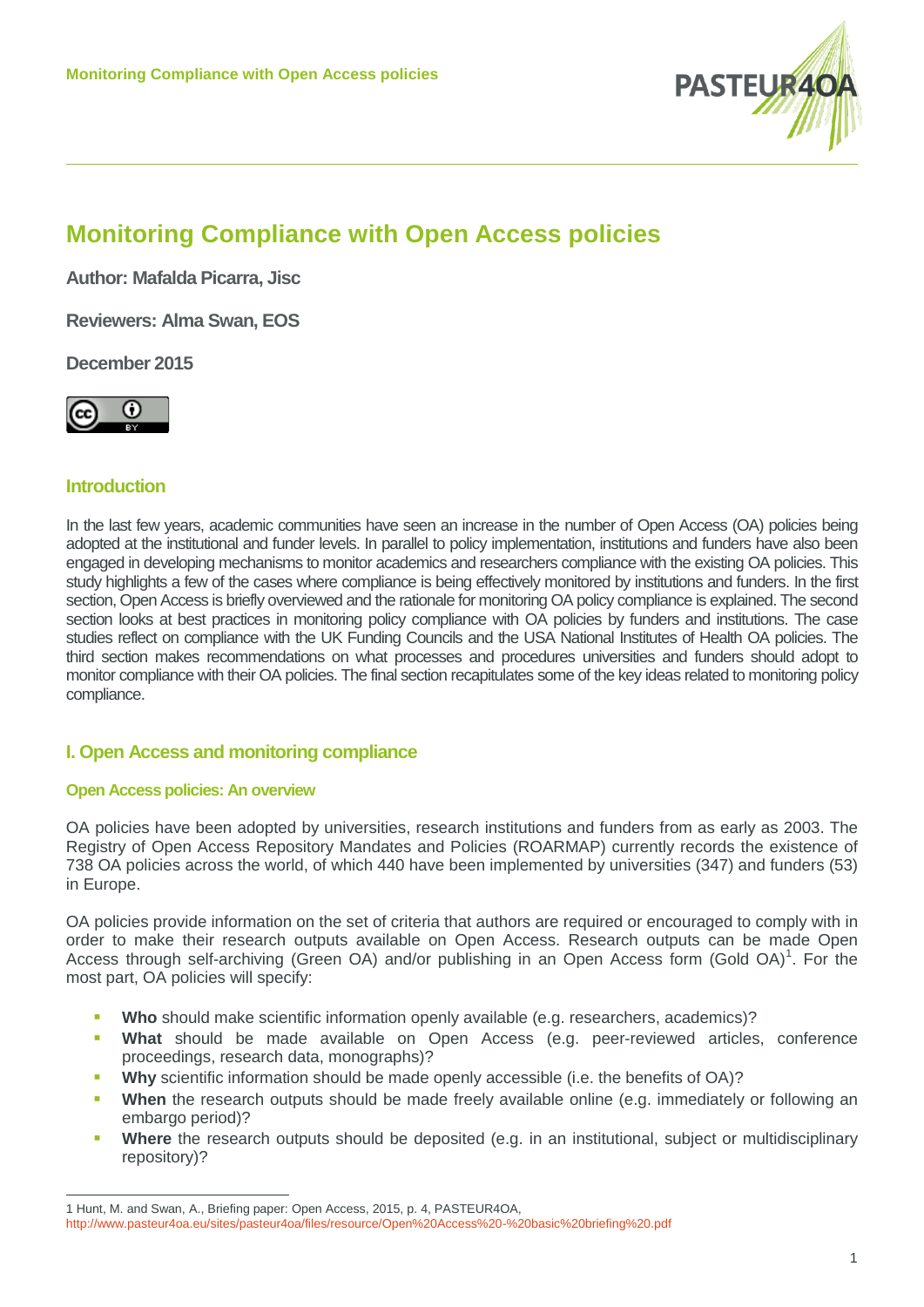

**How** authors should comply with the policy criteria<sup>[2](#page-1-0)</sup> (i.e. the full set of criteria that authors are required or encouraged to observe)?

## **Why monitor compliance with Open Access policies?**

Universities and funders that have adopted mandatory  $OA$  policies<sup>[3](#page-1-1)</sup> have also been implementing mechanisms to systematically monitor authors' compliance with their mandates. Monitoring policy compliance is important because it enables policymakers to: (i) assess which authors are adhering to the policy; (ii) decide whether additional advocacy practices and communication activities are required to raise awareness about the policy and increase compliance rates; (iii) observe whether any additional infrastructure or tools need to be used to collect evidence on compliance; (iv) determine whether any sanctions need to be implemented to enforce a systematic compliance with the policy; (v) and start the process of assessing the benefits that OA is bringing to the institution as levels of OA outputs grow. In addition, monitoring policy compliance can also contribute towards: improving policy information; advancing collaboration between stakeholders; promoting the use of evaluation techniques that provide feedback to revise policies; informing the assessment of the policy impacts (for instance, changing researchers publishing attitudes and behaviours); and helping to link policies to specific outcomes (for example, increasing the annual proportion of articles that become immediately available on Open Access or following an embargo period)<sup>[4](#page-1-2)</sup>. More importantly, monitoring policy compliance is key for universities and funders 'to account for the outcomes of public spending and to demonstrate return on research investment'<sup>[5](#page-1-3)</sup>.

#### **How can compliance with OA policies be monitored?**

Recent studies have examined and measured the extent to which peer-reviewed articles are made available on Open Access<sup>[6](#page-1-4)</sup>. These studies show the percentage of peer-reviewed articles that have become available on Open Access over the most recent years by academic field and/or country. The results from these studies have implications both at the policy and infrastructure level. For example, OA policies seem to exert an impact in terms of the amount of articles that are made Open Access but infrastructure such as online repositories also play a role in determining the extent to which contents can be made available and accessible. Indirectly, some of these studies demonstrate that not all the articles that are made available online have been done so in compliance with existing OA policies.

One important feature of measuring compliance with OA policies is that it is not sufficient just to measure the proportion of research outputs that are made freely available on the worldwide web. Instead, the key feature of monitoring compliance is to measure the proportion of research outputs that have been made Open Access and that effectively comply with the OA policy requirements. Often, it is observed that older peer-reviewed articles become available online because authors make them available on a website or because publishers open up older issues of their journals. However, these forms of making research outputs available online are not considered as being Open Access: the definition of Open Access implies that research outputs should become immediately available online (or as soon as possible thereafter and not for a longer embargo period than what is stipulated in the OA policy) and in compliance with the institutional or funder OA policy requirements. To measure compliance, then, one needs to look at the research outputs published at the

<span id="page-1-0"></span><sup>2</sup> OA policies usually include information on the types of research outputs to be deposited, the version of outputs to be deposited, where to deposit, deposit date, deposit exemptions, date to make deposited outputs available on Open Access, embargo length, licensing conditions, types of research outputs to be published in an Open Access form (e.g. peer-reviewed articles, monographs), where to publish those outputs (e.g. Open Access and/or hybrid journals), funding for publication costs, and so on.

<span id="page-1-1"></span><sup>3</sup> Mandatory OA policies require or oblige rather than merely recommend (non-mandatory policies) authors to deposit articles in a repository (Green OA) and/or to publish articles in an Open Access form (Gold OA).

<span id="page-1-2"></span><sup>4</sup> Waterman, R. and Wood, D. (1993) 'Policy Monitoring and Policy Analysis', *Journal of Policy Analysis and Management*, 12: 685.

doi:10.2307/3325346

<span id="page-1-3"></span><sup>5</sup> Swan, Alma (2012) Policy Guidelines for the Development and Promotion of Open Access, UNESCO, p. 50.

<span id="page-1-4"></span><sup>6</sup> Gargouri, Y., Larivière, V. Gingras, Y. and Harnad, S. (2012). 'Green and Gold Open Access Percentages and Growth, by Field', <http://eprints.soton.ac.uk/340294/1/stiGargouri.pdf>

Archambault, E. et al. (2013) 'Proportion of Open Access Peer-Reviewed Papers at the European and World Levels – 2004-2011', Montreal: Science-Metrix Inc., [http://www.science-metrix.com/pdf/SM\\_EC\\_OA\\_Availability\\_2004-2011.pdf](http://www.science-metrix.com/pdf/SM_EC_OA_Availability_2004-2011.pdf)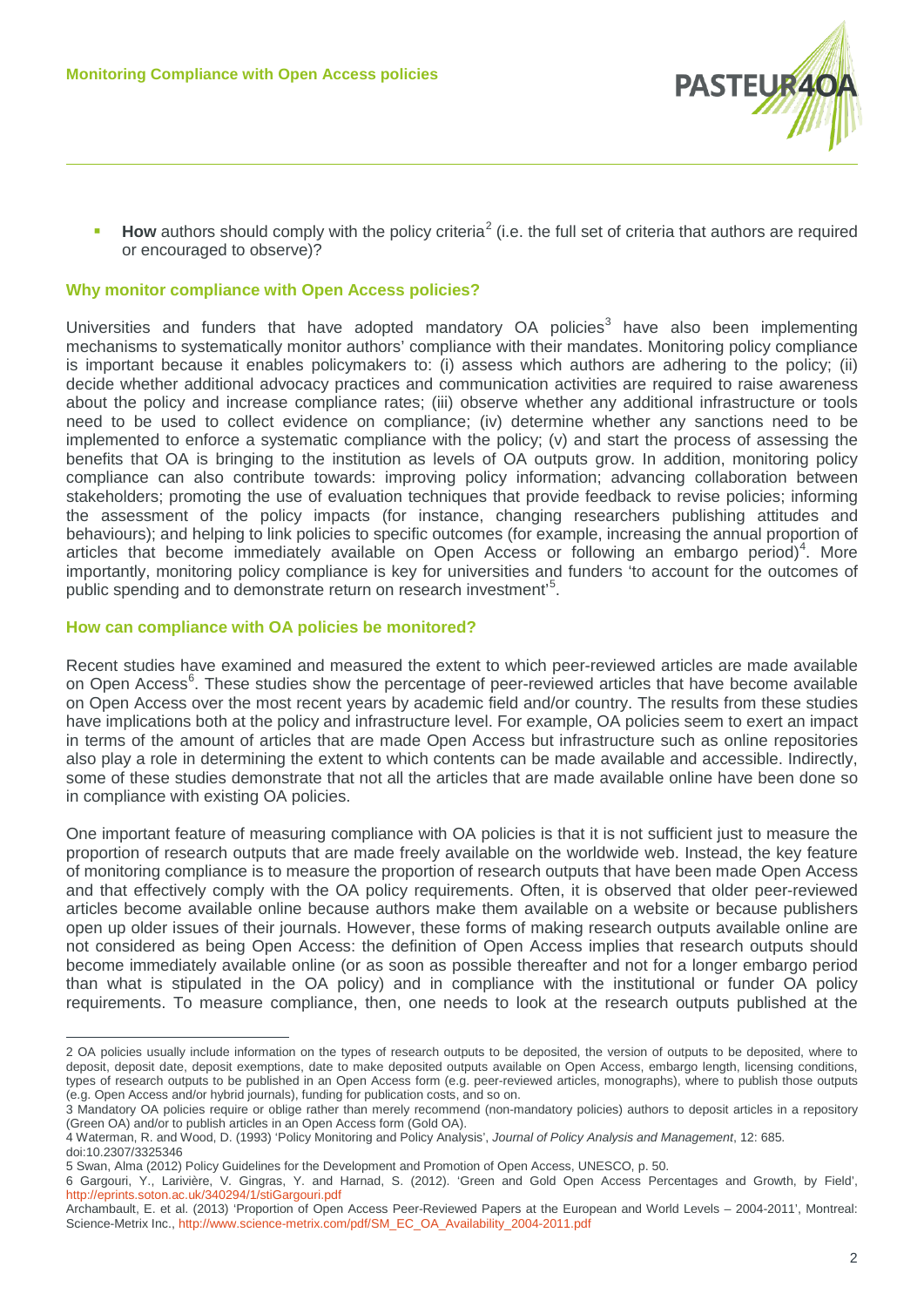

institutional or funder level in a given year and see what is the number or percentage of those outputs that were made openly available in agreement with the institutional or funder OA policy.

By examining what policy types successfully deliver Open Access, a PASTEUR4OA study<sup>[7](#page-2-0)</sup> concluded that mandatory OA policies and a specific set of policy conditions<sup>[8](#page-2-1)</sup> are more likely to result in a higher number of research outputs becoming openly available. One of the study's objectives involved 'measur[ing] the amount of repository content that is Full Text (FT), Open Access (OA: Open Access, full-text items), and Restricted Access (RA: i.e. embargoed full-text items), by institution, discipline and year<sup>[9](#page-2-2)</sup>. By collecting this information, it is possible to observe how many deposited items indicatively comply with an institutional OA policy. Accordingly, to monitor compliance with OA policies the process must be able to identify the total number of peer-reviewed articles subject to the policy, the total number of full-text OA articles in the repository, the number of embargoed full-text items that will become OA at a later date, and whether the OA articles subject to the policy comply with its requirements (Figure 1).



Figure 1: Monitoring compliance with OA policies.

 $\overline{a}$ 

In practical terms, monitoring policy compliance is a complex task that is often done manually but some services can assist academic support staff in undertaking this task. To monitor compliance, information about deposited research outputs as well as outputs published in an Open Access form (hybrid or Open Access journals) must be collected and subsequently cross-checked for compliance against the OA policy requirements (e.g. copyrights and licensing, embargo periods, version of deposited item, etc.). In the cases where the research outputs have not been deposited in repositories, academic support staff need to conduct additional checks to identify what other literature has been published by their academics and researchers which is not available on Open Access (e.g. by checking information recorded by literature indexing services such as Web of Science or Scopus). Some free online services can assist academic support staff, among other, in tracking articles published by their authors. These include ORCID (authors/researchers unique digital identifier), DOI (serial code used to identify single objects such as publications) and FundRef (standard taxonomy of funders' names). Other services may help with the discoverability (e.g. CORE, OpenAIRE, Google Scholar) and usage of research outputs (Google Analytics). By and large, academic support staff 'rely on multiple systems to record, verify and measure the information required to successfully track engagement with their policy<sup>[10](#page-2-3)</sup>. Monitoring compliance is as much of a challenging task as raising academics' and researchers' awareness about Open Access.

As more national and funders OA policies are implemented, systems that enable institutions and/or funders to automatically check compliance with OA policies and to collect data for reporting are being developed. However, such systems are still sparse. In the UK, for instance, Jisc Monitor Local will enable UK universities

<span id="page-2-0"></span><sup>7</sup> Swan, A, Gargouri, Y, Hunt, M and Harnad, S, Work Package 3 Report: Open Access Policies, 2015, PASTEUR4OA, <http://www.pasteur4oa.eu/news/109#.VSU258N0zIU>

<span id="page-2-1"></span><sup>8</sup> The list of policy conditions/criteria that ensure the effectiveness of an OA policy are: (i) articles must be deposited; (ii) deposit cannot be waived; (iii) deposit of articles is linked to research evaluation (performance assessment); (iv) articles must be made Open Access; and (v) where the policy stipulates that authors retain certain rights, this cannot be waived. 9 Ibid: 23

<span id="page-2-3"></span><span id="page-2-2"></span><sup>10</sup> The Open Access Monitor[, http://symplectic.co.uk/elements-updates/introducing-open-access-monitor/](http://symplectic.co.uk/elements-updates/introducing-open-access-monitor/)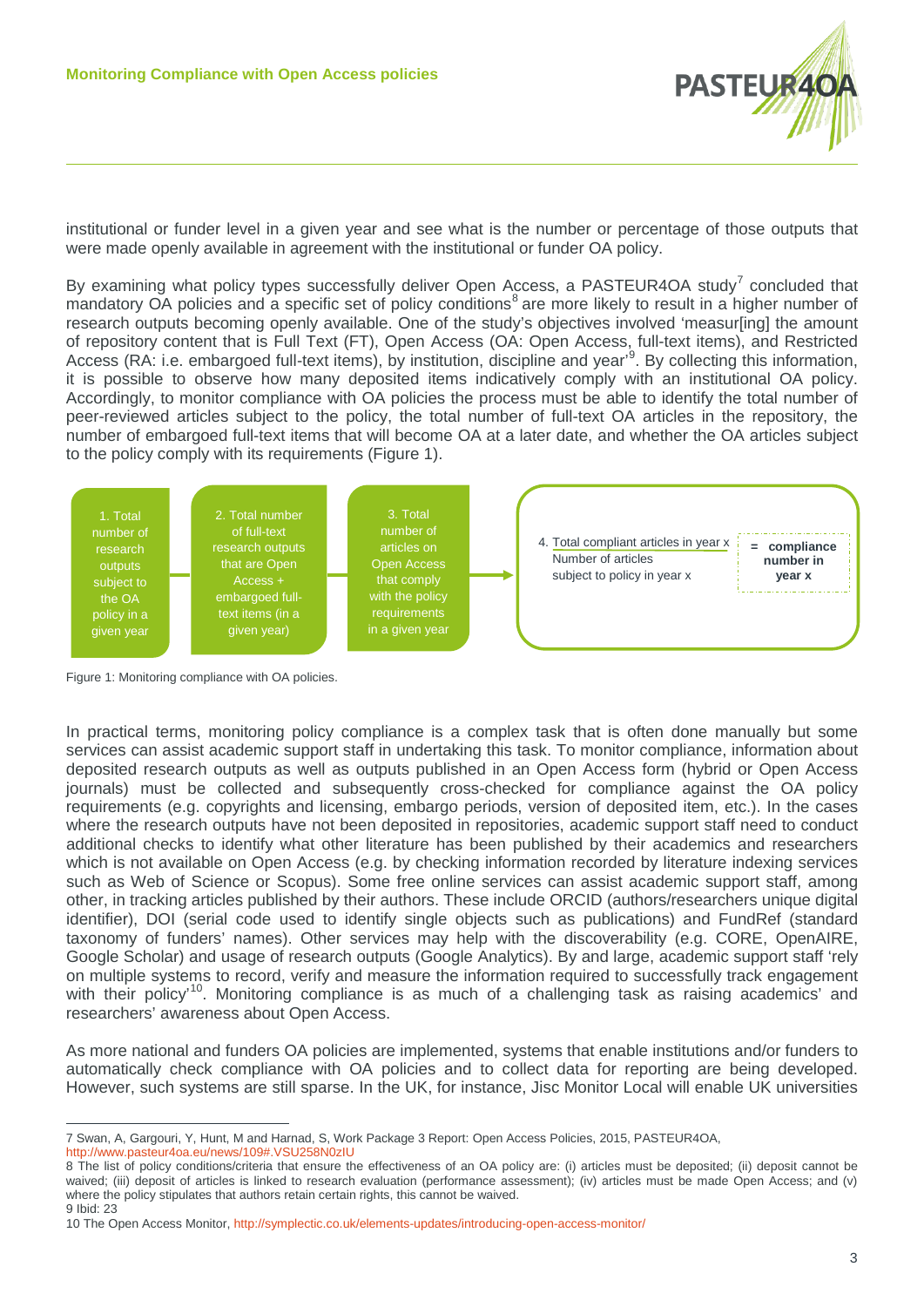

to record and report on data related to research outputs made available through the Green and Gold OA routes. In the USA, Symplectic's new module on Open Access Monitor simplifies research institutions process to monitor policy compliance<sup>[11](#page-3-0)</sup>.

# **II. Best practices in monitoring compliance with Open Access policies by funders and institutions**

This section looks at a few cases where OA policies have been adopted by funders and universities and where processes and procedures are being established to promote and monitor compliance with the respective policies. The first case study focuses on the measures adopted by the UK Funding Councils to promote compliance with its policy. It also illustrates what procedures the University of Glasgow, among other UK universities, is following to promote and monitor compliance with the Funding Councils policy. The second case study focuses on the USA's National Institutes of Health (NIH) Public Access Policy and highlights what mechanisms the NIH has developed to support USA universities to monitor compliance.

## **Case-study I: The UK Funding Councils Open Access policy**

 $\overline{a}$ 

The UK higher education Funding Councils announced their OA policy in March 2014. The policy becomes effective from 1 April 2016 and applies to academics and researchers in all UK universities. The policy will become an inclusive part of the post-2014 Research Excellence Framework (REF) exercise. Accordingly, all UK universities academics and researchers are required to comply with the Funding Councils OA policy in order to be eligible to the post-2014 REF. Table 1 summarises the Funding Councils OA policy requirements.

| · Policy scope                                                                      | Journal articles and conference proceedings with an ISSN number accepted for<br>publication after 1 April 2016.                                                                                                                                                             |
|-------------------------------------------------------------------------------------|-----------------------------------------------------------------------------------------------------------------------------------------------------------------------------------------------------------------------------------------------------------------------------|
| · Self-archiving<br>research outputs<br>(Green OA)                                  | Depositing and making research output Open Access is a requirement.                                                                                                                                                                                                         |
| · Where to deposit                                                                  | Institutional, multi-institutional or subject repository.                                                                                                                                                                                                                   |
| · Deposit date                                                                      | As soon as possible after the point of acceptance and no later than 3 months after this<br>date. Note: in the first year of the policy becoming effective (1 Apr 2016 to 1 Apr 2017)<br>research outputs can be deposited up to three months after the date of publication. |
| · Version of item to<br>be deposited                                                | Author's accepted and final peer-reviewed text/accepted author manuscript/final author<br>version/post-print version.                                                                                                                                                       |
| · Embargo period                                                                    | 12 months (Science, Technology, Engineering and Mathematics, STEM) / 24 months<br>(Humanities, Arts and Social Sciences, HASS).                                                                                                                                             |
| · Licence                                                                           | Creative Commons Attribution-NonCommercial-NoDerivs (CC BY NC ND).                                                                                                                                                                                                          |
| <b>Publishing research</b><br>outputs in an Open<br><b>Access form (Gold</b><br>OA) | Gold OA is accepted.                                                                                                                                                                                                                                                        |
| · APCs                                                                              | 'APCs can be funded from HEFCE institutional research funding - this is an institutional<br>decision. No special fund has been created'.                                                                                                                                    |
| · Embargo period                                                                    | Research outputs published in Open Access form which are eligible for deposit with no<br>embargo, 'must meet the access requirements as soon as possible and no later than<br>one month after deposit'.                                                                     |

<span id="page-3-0"></span><sup>11</sup> Introducing our latest Elements module – the Open Access Monitor[, http://symplectic.co.uk/elements-updates/introducing-open-access](http://symplectic.co.uk/elements-updates/introducing-open-access-monitor/)[monitor/](http://symplectic.co.uk/elements-updates/introducing-open-access-monitor/)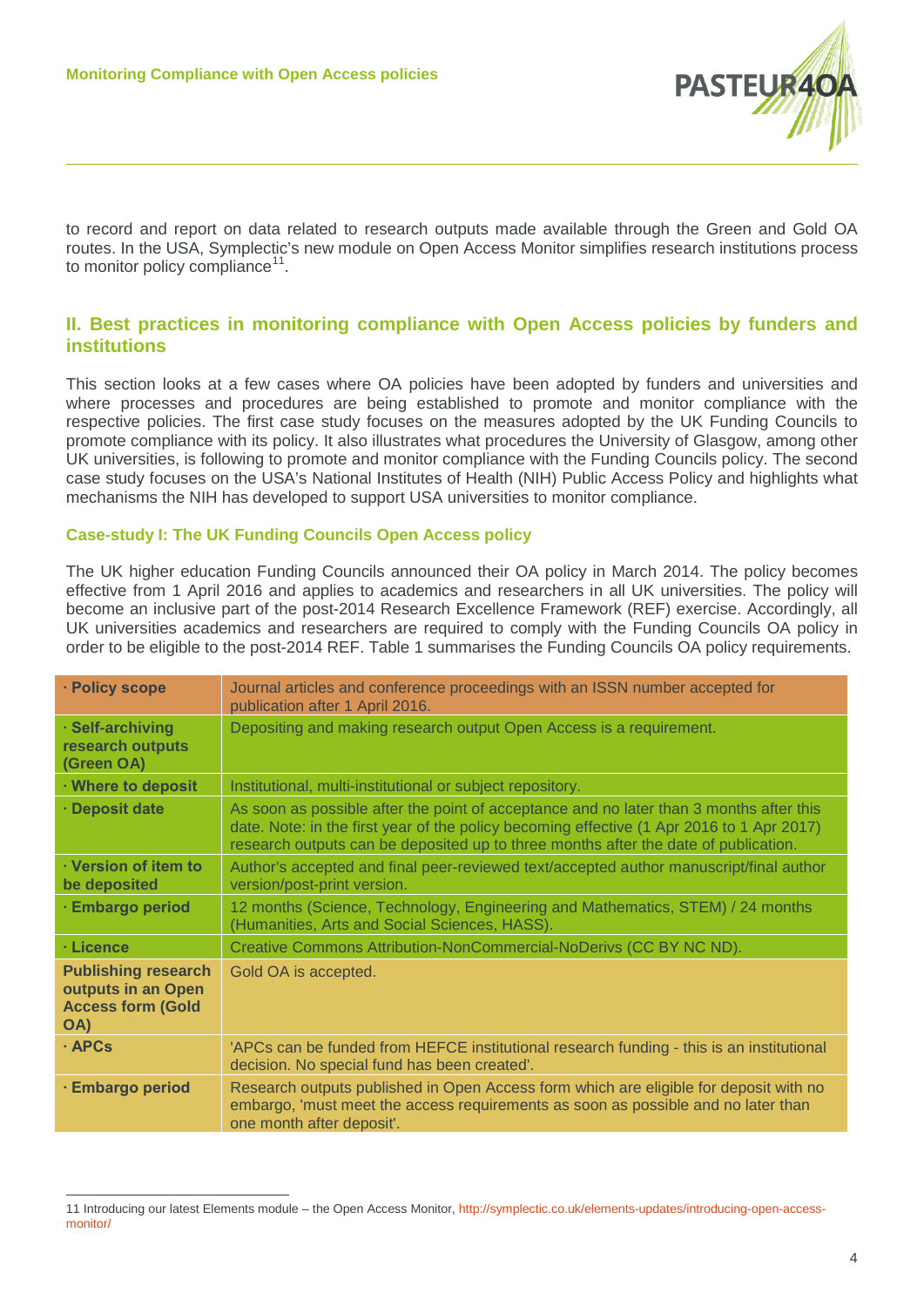

| · Exceptions |  |
|--------------|--|
|--------------|--|

Some exceptions are allowed: deposit (where the output does not meet the deposit requirements), access (where there are issues to do with meeting the access requirements), technical (where an output does not meet the criteria due to a technical issue), and other (must be justified and should be extremely rare).

Table 1: UK Funding Councils OA policy<sup>[12](#page-4-0)</sup>.

To monitor compliance with the policy, the Funding Councils issued guidelines explaining what information UK universities should collect 'to fulfil the submission requirements of the post-2014 REF<sup>[13](#page-4-1)</sup> as well as guidance on audit requirements<sup>14</sup>. The Councils plan to measure compliance with its policy 'by verifying the data provided in the REF submission' and if any audits are conducted, universities should provide information on 'their processes and systems for recording open-access information, as well as taking a light-touch approach to verifying supporting information<sup>'[15](#page-4-3)</sup>. In the cases where research outputs submitted to the REF do not meet the policy requirements or exceptions, they will be considered as non-compliant, 'given an unclassified score and will not be assessed in the REF'[16](#page-4-4). Notwithstanding, the Councils will accept 'occasional failures where institutions have made best endeavours towards achieving full compliance' as well as 'legitimate human error or oversight'<sup>17</sup>, and will take into consideration the cases where progress may be hindered as a result of diverse practices in distinct academic fields. In broad terms, the Funding Councils approach to compliance with the OA policy will be flexible as it acknowledges that communicating the policy and getting all the right processes and procedures in place will take time<sup>18</sup>.

The information and auditing requirements that the Funding Councils require UK universities to collect data on for the post-2014 REF include the following sections and fields (Table 2):

| <b>Section: Definition</b>                                                                                                                                                                                                                                                                                                                                                                                                                                                                                               | <b>Information to be provided</b>                                                                             |  |  |
|--------------------------------------------------------------------------------------------------------------------------------------------------------------------------------------------------------------------------------------------------------------------------------------------------------------------------------------------------------------------------------------------------------------------------------------------------------------------------------------------------------------------------|---------------------------------------------------------------------------------------------------------------|--|--|
| <b>Output type</b>                                                                                                                                                                                                                                                                                                                                                                                                                                                                                                       | List item<br>[Journal article, conference proceeding<br>with an ISSN number]                                  |  |  |
| <b>Acceptance date</b>                                                                                                                                                                                                                                                                                                                                                                                                                                                                                                   | Date<br>[Definition of acceptance date<br>available at:<br>http://www.hefce.ac.uk/rsrch/oa/FAQ/#<br>deposit4] |  |  |
| <b>Technical exception:</b><br>Output is a conference proceeding, but not within definition<br>$\mathcal{P}$<br>At the point of acceptance, the individual whose output is being<br>$\mathcal{P}$<br>submitted to the REF was at a different UK HEI which failed to comply<br>with the criteria<br>The repository experienced a short-term or transient technical<br>$\mathcal{P}$<br>failure that prevented compliance with the criteria<br>An external service provider failure prevented compliance.<br>$\mathcal{P}$ | True/false<br>True/false<br>True/false<br>True/false                                                          |  |  |
| <b>Section: Deposit requirements</b>                                                                                                                                                                                                                                                                                                                                                                                                                                                                                     | <b>Information to be provided</b>                                                                             |  |  |
| <b>Version of deposited file</b>                                                                                                                                                                                                                                                                                                                                                                                                                                                                                         | List item<br>[Journal article, conference proceeding                                                          |  |  |

<span id="page-4-0"></span><sup>12</sup> Policy for open access in the post-2014 Research Excellence Framework, <http://www.hefce.ac.uk/pubs/year/2014/201407/> 13 Ibid: 8

<span id="page-4-4"></span>16 Ibid: 8 17 Ibid: 8

<span id="page-4-2"></span><span id="page-4-1"></span><sup>14</sup> Open access in the post-2014 Research Excellence Framework: information and audit requirements

[http://www.hefce.ac.uk/media/hefce/content/What,we,do/Research/OA/Open%20access%20in%20the%20next%20REF%20information%20and](http://www.hefce.ac.uk/media/hefce/content/What,we,do/Research/OA/Open%20access%20in%20the%20next%20REF%20information%20and%20audit%20requirements.pdf) [%20audit%20requirements.pdf](http://www.hefce.ac.uk/media/hefce/content/What,we,do/Research/OA/Open%20access%20in%20the%20next%20REF%20information%20and%20audit%20requirements.pdf)

<span id="page-4-3"></span><sup>15</sup> Policy for open access in the post-2014 Research Excellence Framework, p. 8, <http://www.hefce.ac.uk/pubs/year/2014/201407/>

<span id="page-4-6"></span><span id="page-4-5"></span><sup>18</sup> Johnson, B (2015) 'REF OA Policy Overview', Workshop How compliant is your institution? Meeting RCUK and REF metadata and policy requirements, 24 November 2015, Jisc: London[, http://savilleav.mediasite.com/mediasite/Play/7a40d751343c4625832210e6e77f785f1d](http://savilleav.mediasite.com/mediasite/Play/7a40d751343c4625832210e6e77f785f1d)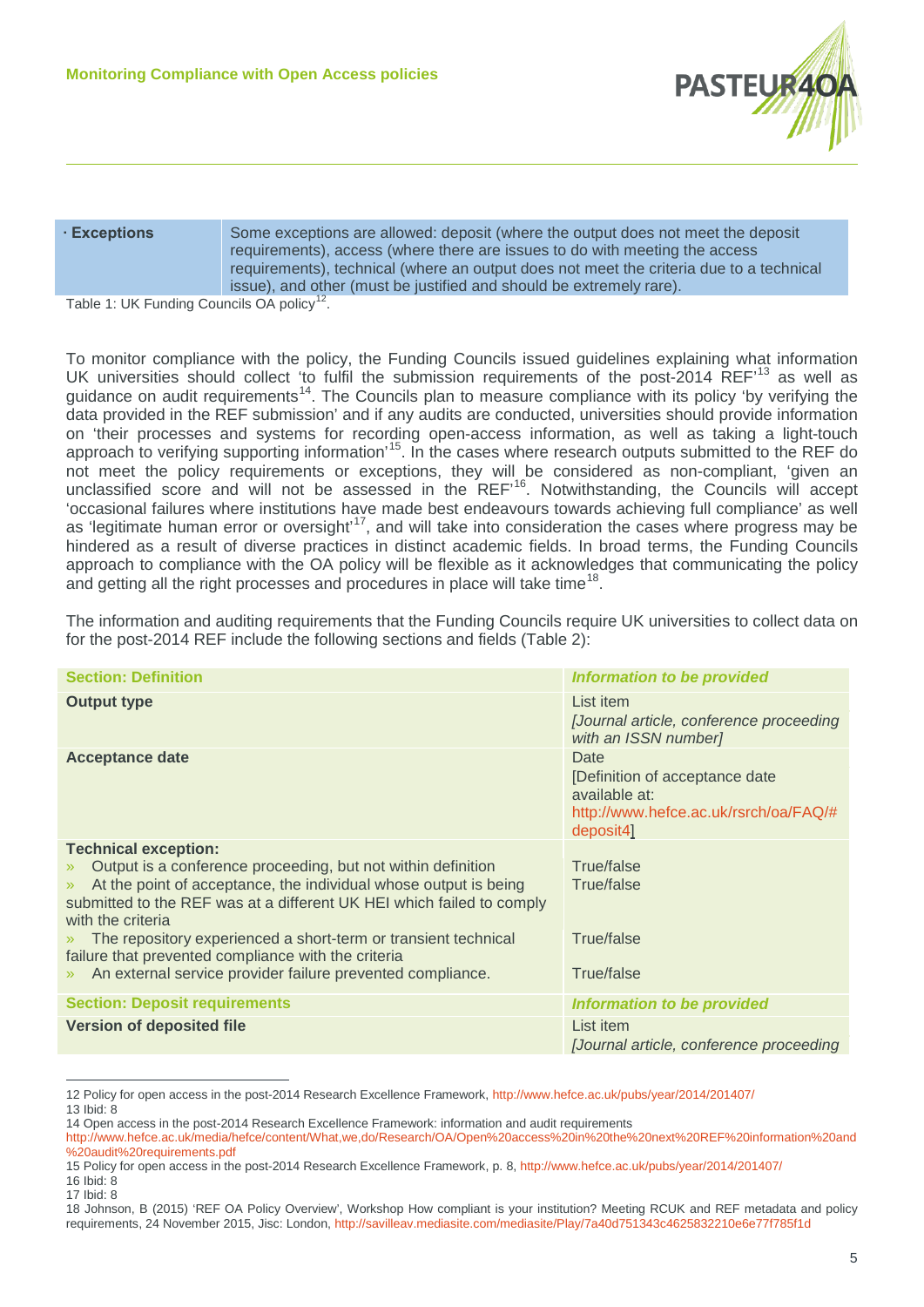

|                                                                                                                                                     | with an ISSN number]                                                                                                        |  |  |
|-----------------------------------------------------------------------------------------------------------------------------------------------------|-----------------------------------------------------------------------------------------------------------------------------|--|--|
| <b>Deposit date</b>                                                                                                                                 | Date<br>[Note: must be as soon as possible<br>after the point of acceptance and no<br>later than 3 months after this date.] |  |  |
| <b>Deposit exception:</b>                                                                                                                           |                                                                                                                             |  |  |
| The individual whose output is being submitted to the REF was                                                                                       | True/false                                                                                                                  |  |  |
| unable to secure the use of a repository at the point of acceptance.                                                                                |                                                                                                                             |  |  |
| The individual whose output is being submitted to the REF<br>$\mathcal{Y}$                                                                          | True/false                                                                                                                  |  |  |
| experienced a delay in securing the final peer-reviewed text.<br>The individual whose output is being submitted to the REF was not<br>$\mathcal{P}$ | True/false                                                                                                                  |  |  |
| employed by a UK HEI at the time of submission for publication.                                                                                     |                                                                                                                             |  |  |
| It would be unlawful to deposit, or request the deposit of, the<br>$\gg$                                                                            |                                                                                                                             |  |  |
| output.                                                                                                                                             |                                                                                                                             |  |  |
| Depositing the output would present a security risk.                                                                                                | True/false                                                                                                                  |  |  |
| <b>Section: Access requirements</b>                                                                                                                 | <b>Information to be provided</b>                                                                                           |  |  |
| <b>Publication date</b>                                                                                                                             | <b>Date</b>                                                                                                                 |  |  |
| <b>Embargo end date</b>                                                                                                                             | Date                                                                                                                        |  |  |
|                                                                                                                                                     | [Note: 12 months STEM / 24 months<br>HASS <sub>1</sub>                                                                      |  |  |
| Free to read                                                                                                                                        | <b>Date</b>                                                                                                                 |  |  |
| <b>Free to download</b>                                                                                                                             | Date                                                                                                                        |  |  |
| In-text search                                                                                                                                      | <b>Date</b>                                                                                                                 |  |  |
| <b>Access exception:</b>                                                                                                                            |                                                                                                                             |  |  |
| The output depends on the reproduction of third party content for<br>$\mathcal{V}$                                                                  | True/false                                                                                                                  |  |  |
| which open access rights could not be granted.                                                                                                      |                                                                                                                             |  |  |
| The publication concerned requires an embargo period that<br>$\rangle\!\rangle$                                                                     | <b>True/false</b>                                                                                                           |  |  |
| exceeds the stated maxima, and was the most appropriate publication<br>for the output.                                                              |                                                                                                                             |  |  |
| The publication concerned actively disallows open-access deposit                                                                                    | True/false                                                                                                                  |  |  |
| in a repository, and was the most appropriate publication for the output.                                                                           |                                                                                                                             |  |  |
| <b>Section: Other exception</b>                                                                                                                     | <b>Information to be provided</b>                                                                                           |  |  |
| <b>Other exception</b>                                                                                                                              | Free text                                                                                                                   |  |  |

Table 2: Funding Councils information and audit requirements for REF open-access policy<sup>19</sup>.

The Funding Councils' guidelines on information and audit requirements provide detailed guidance on the contents and metadata that should be provided for each field (summarised in Table 2) as well as on what evidence auditors will seek to collect from universities<sup>[20](#page-5-1)</sup>. To monitor compliance with the Funding Councils' OA policy and audit requirements, universities can collect information manually or automatically (e.g. with the RIOXX plugin<sup>[21](#page-5-2)</sup> but this service does not collect information on all the fields).

In a nutshell, compliance with the Funding Councils OA policy implies that universities will need to follow the subsequent steps and be aware of the verification and audit process (Figure 2):

<span id="page-5-0"></span><sup>19</sup> Open access in the post-2014 Research Excellence Framework: information and audit requirements, p. 3-6,

[http://www.hefce.ac.uk/media/hefce/content/What,we,do/Research/OA/Open%20access%20in%20the%20next%20REF%20information%20and](http://www.hefce.ac.uk/media/hefce/content/What,we,do/Research/OA/Open%20access%20in%20the%20next%20REF%20information%20and%20audit%20requirements.pdf) [%20audit%20requirements.pdf](http://www.hefce.ac.uk/media/hefce/content/What,we,do/Research/OA/Open%20access%20in%20the%20next%20REF%20information%20and%20audit%20requirements.pdf)

<span id="page-5-1"></span><sup>20</sup> Ibid: 3-6

<span id="page-5-2"></span><sup>21</sup> RIOXX is a metadata application profile which provides a mechanism for institutional repositories to meet RCUK and most of the Funding Councils OA policies requirements. For more information go to:<http://rioxx.net/>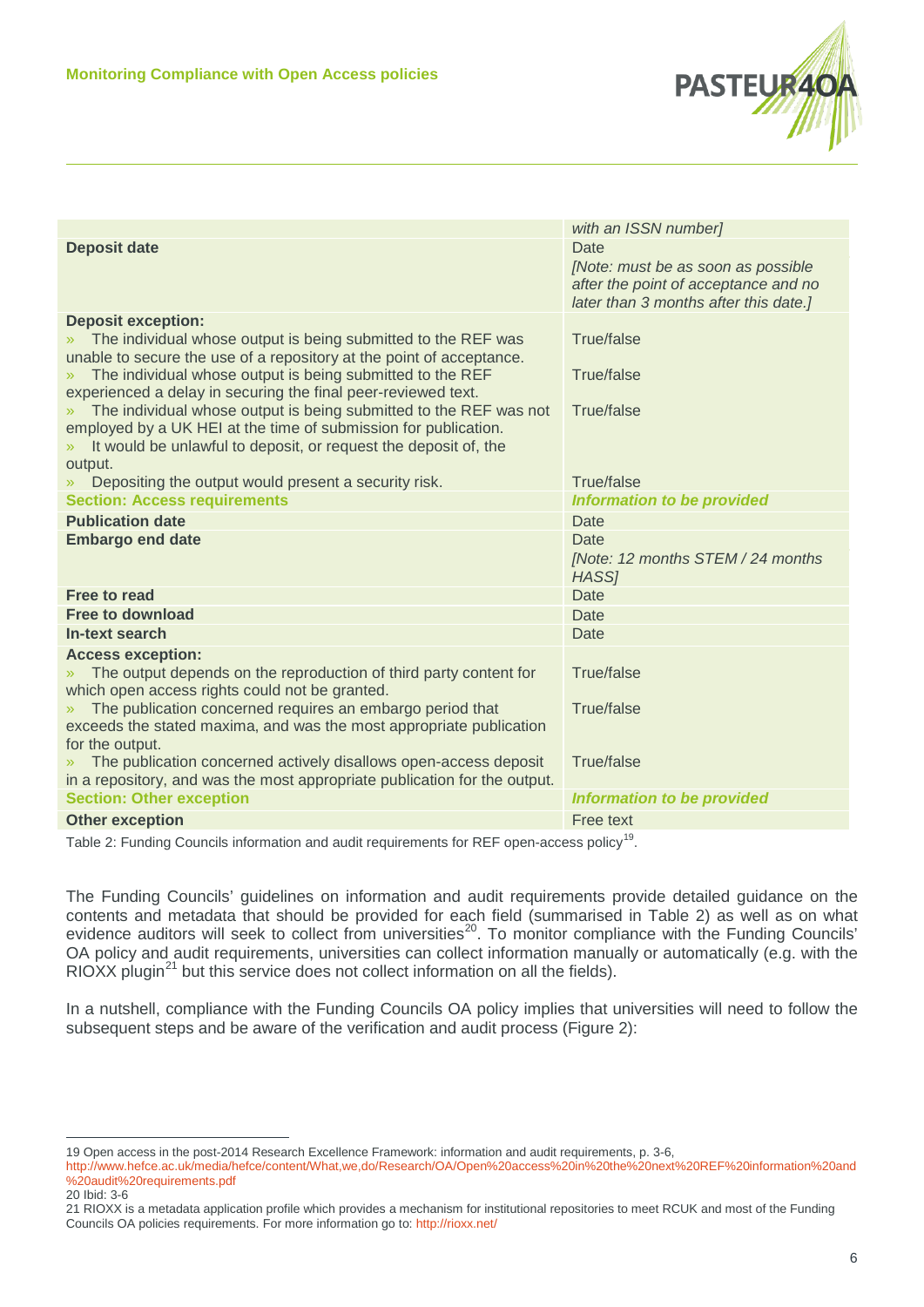



Figure 2: Overview of the process for UK universities to comply with the Funding Councils OA policy<sup>[22](#page-6-0)</sup>.

To assist universities in collecting information as well as monitoring and reporting on compliance, the Funding Councils have been working with repository software vendors, Jisc and other stakeholders to develop systems and tools that enable a simple and effective information recording mechanism. It must be observed that in the case of the UK the development and future use of automatic mechanisms to collect, monitor and report information on policy compliance is largely facilitated by the fact that all universities have online repositories, the majority of which use either an EPrints or DSpace software. For instance, EPrints developed the REF Compliance Checker plugin<sup>[23](#page-6-1)</sup> which will enable the collection of data that will indicate if a research output is eligible for the next REF. The RIOXX metadata application profile has been developed and can be implemented in an EPrints or a DSpace repository to ensure that the right metadata is recorded by institutional repositories, that consistent tracking of OA publications is maintained and, ultimately, that systematic information can be collected to report on policy compliance. This application supports the implementation of both the RCUK and the Funding Councils OA policies. SHERPA is developing a new service, Sherpa/REF, to support authors and institutions to determine if the journal where the publication is intended to be submitted allows them to comply with the Funding Councils OA policy.

By and large, the Funding Councils have been actively working with multiple stakeholders to ensure that the right support mechanisms are in place to facilitate compliance with its OA policy from April 2016 onwards. The case studies below illustrate how two UK universities are working towards implementing processes and procedures at the institutional level that will ensure compliance with the Funding Councils OA policy<sup>24</sup>.

## **Monitoring compliance with the UK Funding Councils' OA policy: The University of Glasgow**

The UK Funding Councils announcement of the post-2014 Research Evaluation Framework (REF) OA policy has meant that all Universities in the UK have been taking steps to ensure that they raise awareness and provide support to their academics about the policy and implement the most suitable tools to monitor compliance. Because the emphasis is placed on academics being required to make their research outputs available on Open Access

<span id="page-6-0"></span><sup>22</sup> Johnson, B. (2015) 'REF OA Policy Overview', Workshop How compliant is your institution? Meeting RCUK and REF metadata and policy requirements, 24 November 2015, Jisc: London[, http://savilleav.mediasite.com/mediasite/Play/7a40d751343c4625832210e6e77f785f1d](http://savilleav.mediasite.com/mediasite/Play/7a40d751343c4625832210e6e77f785f1d) 23 The REF Compliance Checker plugin for EPrints[, http://scholarlycommunications.jiscinvolve.org/wp/2015/10/08/the-ref-compliance-checker](http://scholarlycommunications.jiscinvolve.org/wp/2015/10/08/the-ref-compliance-checker-plugin-for-eprints-timelines-for-implementation/)[plugin-for-eprints-timelines-for-implementation/](http://scholarlycommunications.jiscinvolve.org/wp/2015/10/08/the-ref-compliance-checker-plugin-for-eprints-timelines-for-implementation/)

<span id="page-6-2"></span><span id="page-6-1"></span><sup>24</sup> The vast majority of UK universities have web pages dedicated to provide information on the Funding Councils OA policy (**[example](http://www.ncl.ac.uk/openaccess/ref/)**). Universities are also engaged in numerous outreach activities (e.g. delivering presentations, workshops and trainings to academic and nonacademic staff; providing helpdesk support) to raise awareness and promote compliance with the Funding Councils OA policy (**[example](http://www.library.manchester.ac.uk/services-and-support/staff/research/services/open-access-at-manchester/about/)**). UK associations and organisations such as Jisc have also been engaged in activities to raise awareness about the Funding Councils OA policy. For instance, in November 2015 Jisc hosted a workshop on 'How compliant is your institution? Meeting RCUK and REF metadata and policy requirements' (**[link](http://savilleav.mediasite.com/mediasite/Play/7a40d751343c4625832210e6e77f785f1d)**) and ARMA organised a webinar on 'Advocacy in Open Access' (**[link](https://www.youtube.com/watch?v=8NBlroc9aPM#t=3474)**).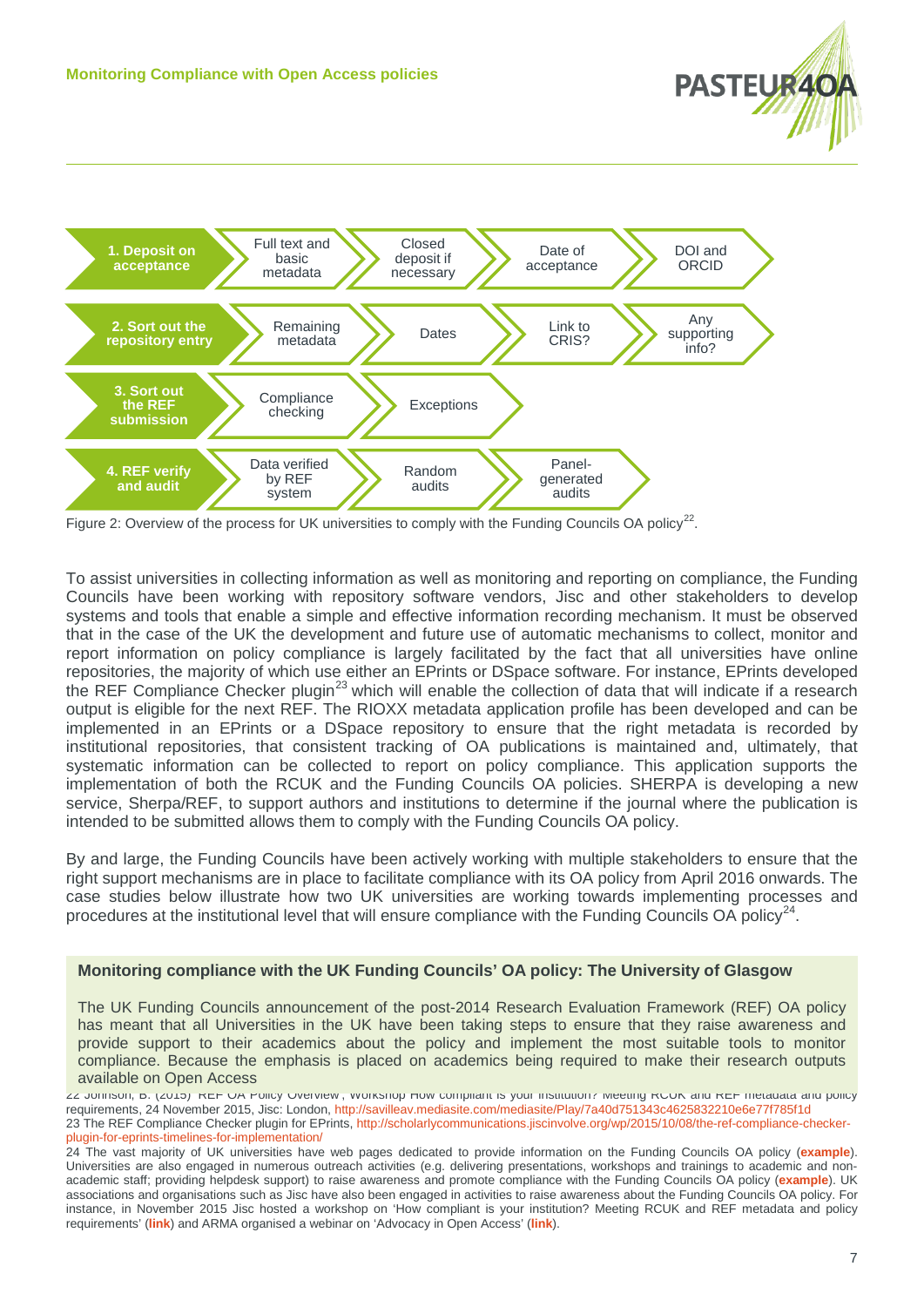

#### **Monitoring compliance with the UK Funding Councils' OA policy: The University of Oxford**

In 2013, the University of Oxford issued a **[Statement on Open Access](http://openaccess.ox.ac.uk/wp-uploads/2013/03/Statement-on-Open-Access-at-the-University-of-Oxford-Approved-by-Council-on-11-March-2013.pdf)** where it recommended its academics and researchers to 'provide Open Access to published research outputs' by depositing a copy of the peerreviewed articles in the Oxford Research Archive (**[ORA](http://ora.ox.ac.uk/)**). At the institutional level, work has been done to raise awareness about Open Access and to promote both the deposit and the making of research outputs available on OA in the last few years. However, the announcement of the Funding Councils OA policy has resulted in the scale and scope of the work done so far having to increase significantly.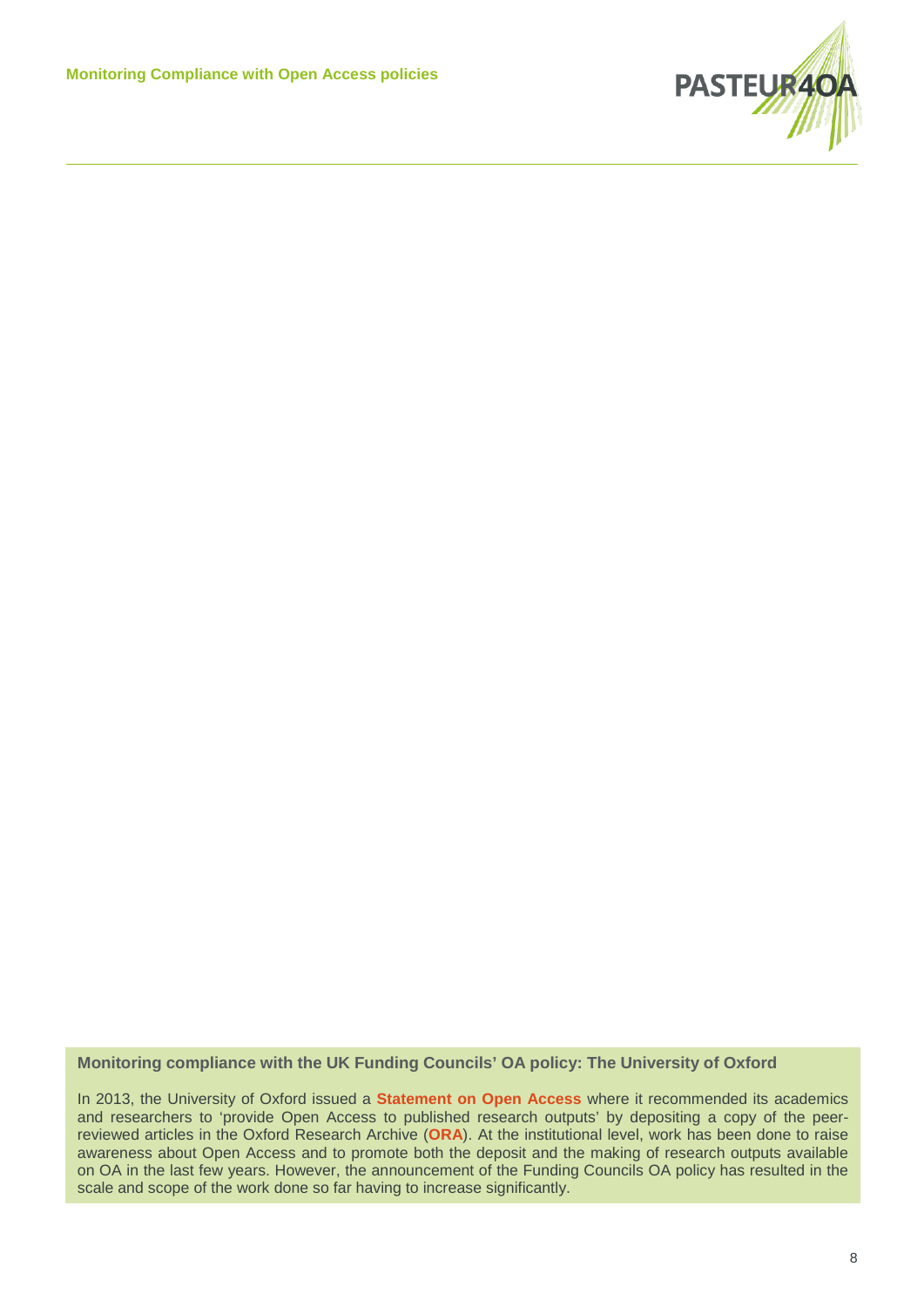

and on having to ensure that this requirement is met for their outputs to be eligible for the REF, the University of Glasgow's library staff have been engaged in ensuring that the transition to sharing research outputs in Open efficient service to its academics and researchers on issues involving the deposit and making research outputs Access takes place in an efficient way.

The University of Glasgow has had a **Publications Policy** in place since 2008 and an OA repository in operation since 2004 which means that the University has already been active in promoting Open Access for a few years. Th[e Funding](http://openaccess.ox.ac.uk/pilots-hilary-2015/) Councils OA policy has, consequently, meant that the University's library has been investing more resources in advocacy activities, in providing support to academics and in enhancing the use of existing infrastructure that can assist in monitoring compliance. The data collation; and data collation; and data continue that can assist in monitoring compliance.

workshops, training sessions and presentations across the University to raise their academics, researchers and non-academic staff awareness about OA and **how to comply** with the Funding Councils policy. Simultaneously, support systems are in place to inform and assist academics in **depositing** their publications in Enlighten Publications. Information [and](http://openaccess.ox.ac.uk/home-2/act-on-acceptance/) support is also provided to academics through the institutional website and [through dedicate](http://openaccess.ox.ac.uk/home-2/act-on-acceptance/)d support service. The University of Glasgow has been taking a pro-active role in working with its academics by providing a low barrier service where it provides support and does all the administration on behalf of the author wherever possible – from depositing research outputs in Enlighten to checking if research outputs are made Open Access in compliance with the Funding Councils but also with other OA  $\,$  policies.  $\,$  and  $\,$  academic divisions; through training delivered to academic staff, subject librarians, and  $\,$ Some of the advocacy activities that the University's library have been involved in include delivering multiple policies.

The University of Glasgow's repository is an EPrints software. By using the recently developed REF [Complian](http://openaccess.ox.ac.uk/home-2/act-on-acceptance/)ce Checker plugin for EPrints, the University's library staff will be able to determine which research outputs are eligible for the REF and to monitor compliance with the policy.

To monitor how academics at the University of Glasgow are currently doing in terms of making their research outputs available on Open Access, the University library has been developing general reports with detailed information on authors and their publications. These reports are being shared with management so that they At the infrastructure level, the University of Oxford has adopted **[Symplectic](http://openaccess.ox.ac.uk/wp-uploads/2015/11/Symplectic-ORA-deposit-guide-v2.0-Nov-2015.pdf)** as a service that assists in policy are aware of how they are performing and how many outputs they have or have not made available on Open Access.

These reports are also an information tool to ensure all [academics](http://openaccess.ox.ac.uk/orcid-at-oxford-goes-live/) can be supported and made aware of the effective. The library will monitor compliance by sending reminders where acceptance date is > 2 months ago and a suitable version of the manuscript is not available in the repository. need to make all their research outputs available on Open Access once the Funding Councils policy becomes

In a nutshell, the University of Glasgow is currently dedicated to:

- **▪** making their academic and non-academic staff as widely informed about the Funding Councils OA policy as possible before the policy becomes effective on 1 April 2016;
- ensuring that full support is provided to academics to comply with the policy;
- **■** ensuring that compliance with the OA policy is effectively monitored and that all the outputs published by the University's academics are eligible for REF – including the cases where exceptions apply and there are reasons for specific outputs not to be made OA.

## **Case-study II: The USA National Institutes of Health Public Access Policy**

The National Institutes of Health (NIH) announced the Public Access Policy in April 2008 which requires investigators and awardees directly funded by NIH as well as NIH staff to submit 'an electronic version of the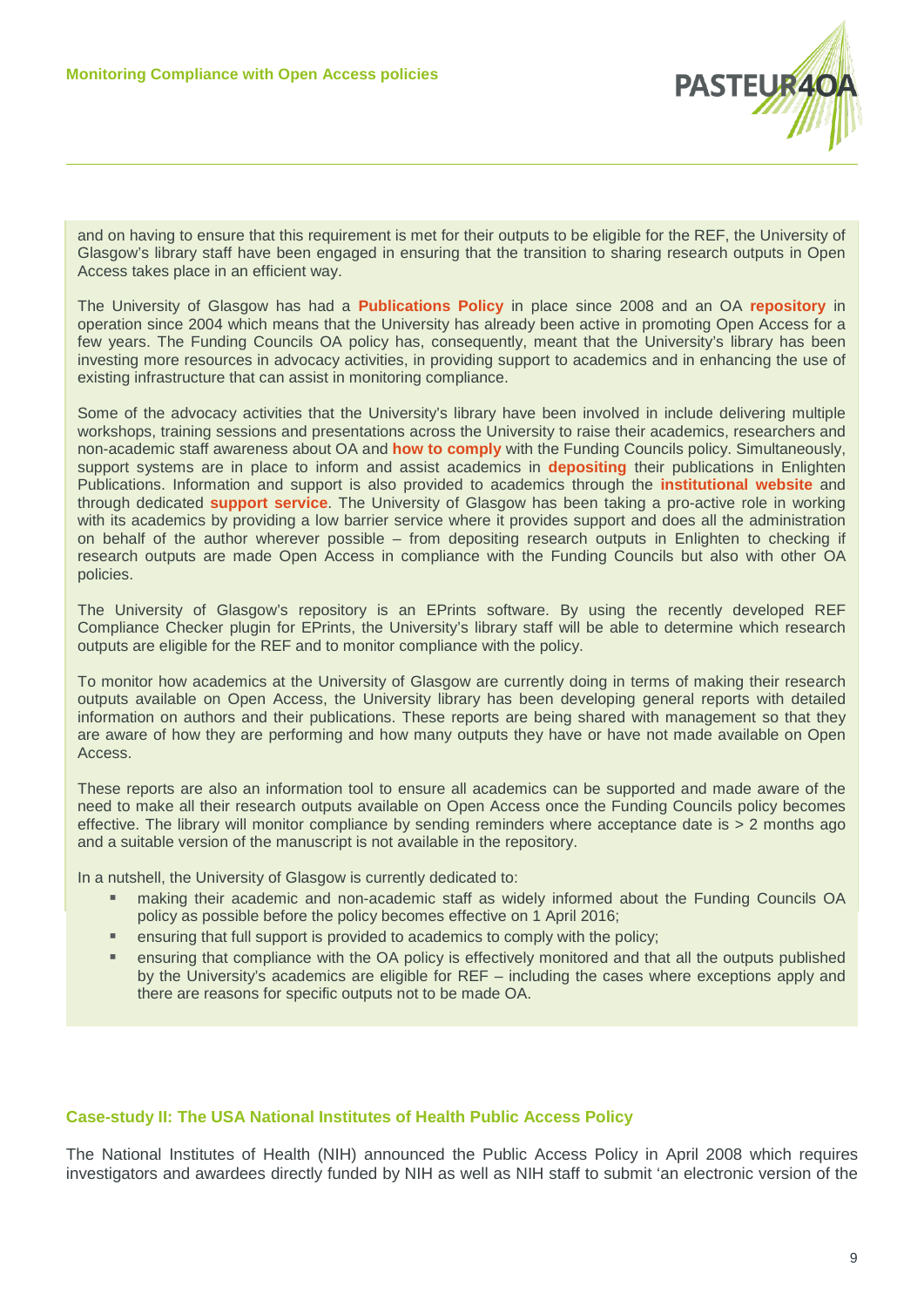

final peer-reviewed manuscript upon acceptance for publication<sup>[25](#page-9-0)</sup> in PubMed Central (PMC). The manuscript must either become immediately available in PMC or following a maximum of 12 months embargo period. Table 3 summarises the NIH Public Access Policy requirements.

| · Policy scope                                                                   | Peer-reviewed journal manuscripts                                                                                                                                                                                                                                                                                                                                                                                                                                                                                          |
|----------------------------------------------------------------------------------|----------------------------------------------------------------------------------------------------------------------------------------------------------------------------------------------------------------------------------------------------------------------------------------------------------------------------------------------------------------------------------------------------------------------------------------------------------------------------------------------------------------------------|
| · Self-archiving<br>research outputs<br>(Green OA)                               | Depositing and making final peer-reviewed manuscripts Open Access is a<br>requirement. There are four methods through which manuscripts can be deposited:<br>journals submit all their articles to PMC (Method A); articles are deposited by the<br>publisher in PMC usually following the 'payment of an immediate open access<br>publication charge' (Method B); authors deposit the manuscript in the NIH Manuscript<br>Submission System (NIHMS) (Method C); publishers deposit the manuscript in<br>NIHMS (Method D). |
| · Where to deposit                                                               | PMC.                                                                                                                                                                                                                                                                                                                                                                                                                                                                                                                       |
| · Deposit date                                                                   | Upon the manuscript's acceptance for publication (i.e. official date of publication).                                                                                                                                                                                                                                                                                                                                                                                                                                      |
| · Version of item to be<br>deposited                                             | Final peer-reviewed manuscript.                                                                                                                                                                                                                                                                                                                                                                                                                                                                                            |
| · Embargo period                                                                 | No later than 12 months after the official date of publication.                                                                                                                                                                                                                                                                                                                                                                                                                                                            |
| · Licence                                                                        | Institutions and authors must address copyrights. Copyright transfer agreements<br>must allow manuscripts to be submitted to NIH. Final peer-reviewed manuscripts are<br>freely accessible in PMC under the principles of Fair Use <sup>26</sup> .                                                                                                                                                                                                                                                                         |
| <b>Publishing research</b><br>outputs in an Open<br><b>Access form (Gold OA)</b> | Gold OA is accepted.                                                                                                                                                                                                                                                                                                                                                                                                                                                                                                       |
| · APCs                                                                           | Publication costs, including author fees, may be charged to NIH grants and contracts<br>on three conditions: (1) such costs incurred are actual, allowable, and reasonable to<br>advance the objectives of the award; (2) costs are charged consistently regardless of<br>the source of support; (3) all other applicable rules on allowability of costs are met.'                                                                                                                                                         |
| · Exceptions                                                                     | NIH will 'grant exceptions only under the most extreme circumstances, such as death<br>of the sole author. NIH will consider such exceptions on a case-by-case basis'.                                                                                                                                                                                                                                                                                                                                                     |
| · Sanctions                                                                      | From 1 July 2013, 'NIH will delay processing of an award if publications arising from it<br>are not in compliance with the NIH public access policy'.                                                                                                                                                                                                                                                                                                                                                                      |
| · Other                                                                          | Grant number must be include in the manuscript.<br>Authors must include PMC or NIH Manuscript Submission reference number when<br>citing articles arising from NIH funded research.                                                                                                                                                                                                                                                                                                                                        |

Table 3: The NIH Public Access Policy<sup>[27](#page-9-2)</sup>.

 $\overline{a}$ 

To promote compliance with the Public Access Policy, the NIH has given guidance on how investigators, awardees and NIH staff can comply with the policy's deposit requirements. They include the following steps<sup>28</sup>:

- **▪** Authors must determine if the research output is covered by the NIH policy, i.e. a peer-reviewed article;
- **▪** Authors must notify the publisher that the article to be published is funded by the NIH and is subject to its Public Access Policy;
- Authors must include all the applicable grant numbers in the article;
- Authors and institutions must ensure that the publisher's copyright agreement allows the article to be submitted to NIH;
- Journals, publishers or authors must submit the articles to PMC (directly or via NIHMS) via Method A, B, C or D (see Table 3, self-archiving);

<span id="page-9-3"></span>28 How to Comply with the NIH's Deposit Requirements,<https://www.library.ucsf.edu/services/scholpub/nih>

<span id="page-9-0"></span><sup>25</sup> NIH Public Access Policy Details[, https://publicaccess.nih.gov/policy.htm](https://publicaccess.nih.gov/policy.htm)

<span id="page-9-1"></span><sup>26</sup> More Information on Fair Use[, http://copyright.gov/fair-use/more-info.html](http://copyright.gov/fair-use/more-info.html)

<span id="page-9-2"></span><sup>27</sup> NIH Public Access Policy Details[, https://publicaccess.nih.gov/policy.htm](https://publicaccess.nih.gov/policy.htm)

Frequently Asked Questions about the NIH Public Access Policy[, http://publicaccess.nih.gov/FAQ.htm#I](http://publicaccess.nih.gov/FAQ.htm#I)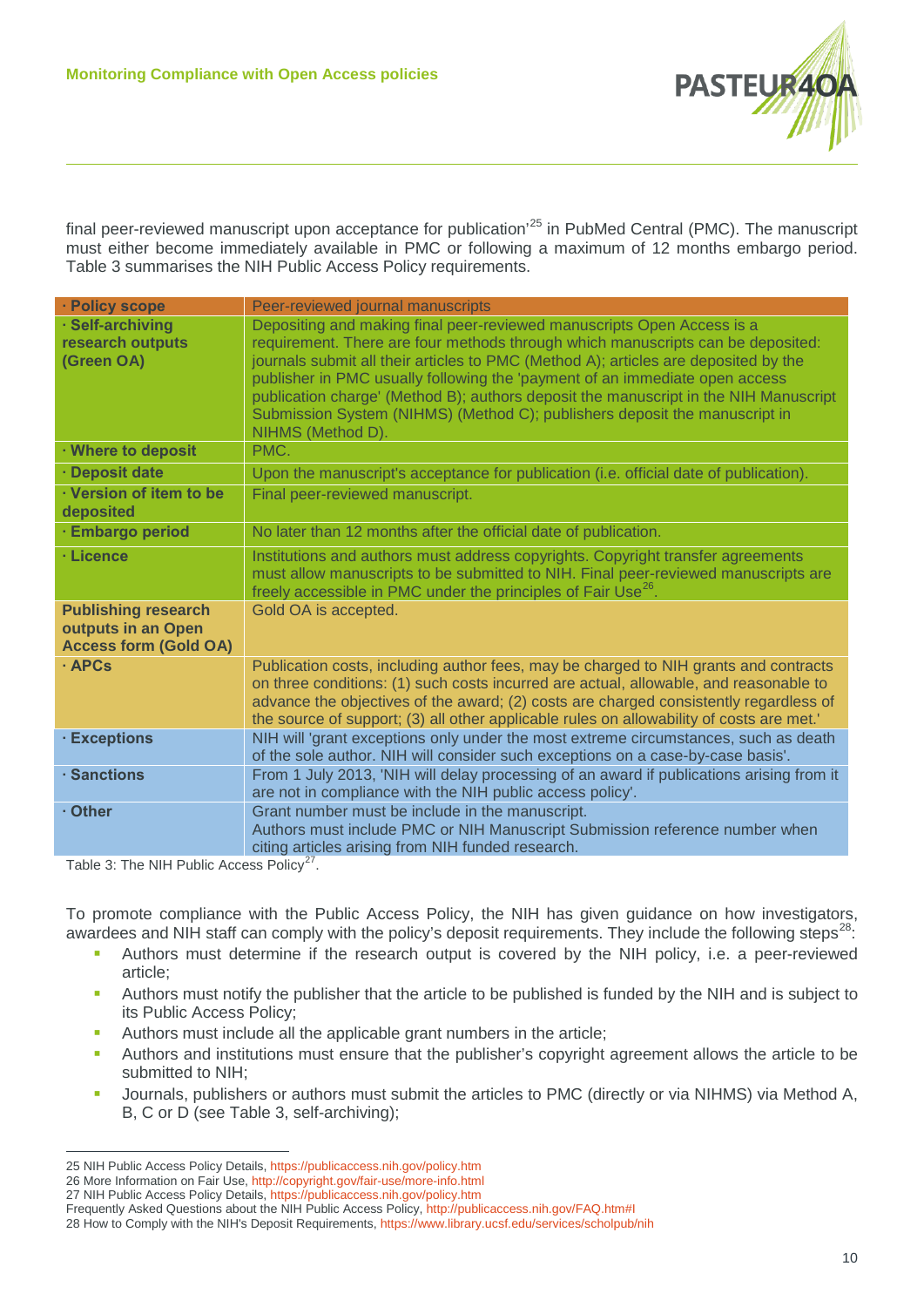

**▪** Authors must include the article's PMC unique identification number, known as PMCID, in any applications, proposals or progress reports submitted to NIH.

Articles will be considered as being compliant with the NIH policy if they meet the policy's requirements and in particular: a) if authors address copyrights when preparing the manuscripts, b) if articles are submitted to PMC and tracked via the My NCBI bibliographic management system<sup>[29](#page-10-0)</sup>, and c) if when reporting to NIH (or when submitting an application or proposal) the authors include the PMC unique identification number,  $PMCID<sup>30</sup>$ . To promote compliance with its policy, the NIH monitors the articles published by its grantees through the information provided in their annual progress reports. Failure to comply with the policy will result in grant funds being withheld until compliance the Public Access Policy has been demonstrated  $31$ .

To support institutions in monitoring compliance with the Public Access Policy, the NIH has developed an online tool – the NIH Public Access Compliance Monitor (PACM) – that 'provides an institution with the current compliance status of all journal articles that are associated with the institution and fall under the NIH Public Access Policy<sup>'[32](#page-10-3)</sup>. In order to track compliance, PACM identifies which articles are linked to which awards by collecting and sorting information on grants, awardees and their publications via PubMed (citation and abstract database), My NCBI ('tool that retains user information and database preferences'<sup>[33](#page-10-4)</sup>), PMC (repository of biomedical and life sciences peer-reviewed literature), and the NIHMS (manuscript submission system). Institutional staff that are assigned permission to access PACM (i.e. staff with a Public Access Compliance Report role) can view the institutional summary information which includes the total compliant<sup>34</sup>. non-compliant<sup>[35](#page-10-6)</sup> and in-process<sup>[36](#page-10-7)</sup> manuscripts as well as the institutional overall compliance rate. Institutions can also download reports on non-compliant articles and track the progress of articles submitted to NIHMS. Moreover, institutions can view information by category (compliant, non-compliant, in-process) and identify it by its PMID (PubMed Identifier), PMCID (PubMed Central reference number), NIHMSID (NIH Manuscript Submission Identifier), grant number, Principal Investigator (PI) name, publication date, and by date the file is deposited in NIHMS as well as by NIHMS initial and final approval dates (Figure 3).

<span id="page-10-0"></span><sup>29</sup> My NCBI and My Bibliography: Definitions[, http://publicaccess.nih.gov/communications.htm](http://publicaccess.nih.gov/communications.htm)

<span id="page-10-1"></span><sup>30</sup> When and How to Comply,<http://publicaccess.nih.gov/>

<span id="page-10-2"></span><sup>31</sup> Changes to Public Access Policy Compliance Efforts[, http://grants.nih.gov/grants/guide/notice-files/NOT-OD-13-042.html](http://grants.nih.gov/grants/guide/notice-files/NOT-OD-13-042.html)

<span id="page-10-3"></span><sup>32</sup> NIH Public Access Compliance Monitor User Guide, [http://www.ncbi.nlm.nih.gov/pmc/utils/pacm/static/PACM-USER-Guide-Dec\\_2012.pdf](http://www.ncbi.nlm.nih.gov/pmc/utils/pacm/static/PACM-USER-Guide-Dec_2012.pdf)

<span id="page-10-4"></span><sup>33</sup> My NCBI Help, [http://www.ncbi.nlm.nih.gov/books/NBK3842/#MyNCBI.What\\_Is\\_My\\_NCBI](http://www.ncbi.nlm.nih.gov/books/NBK3842/#MyNCBI.What_Is_My_NCBI)

<span id="page-10-5"></span><sup>34</sup> PACM considers an article as being compliant if it has a PMCID identifier (which indicates that the article is available in PMC) or if an article has been deposited by the journal in PMC (Method A).

<span id="page-10-6"></span><sup>35</sup> PACM considers an article as not being compliant if the article was not deposited via Method A and it does not have a PMCID and is not inprocess (see below).

<span id="page-10-7"></span><sup>36</sup> PACM considers an article as being in-process if the article has been deposited via Methods B, C or D and 'is less than 3 months past its final publication date' and is 'somewhere in the NIHMS processing cycle', [http://www.ncbi.nlm.nih.gov/pmc/utils/pacm/static/PACM-](http://www.ncbi.nlm.nih.gov/pmc/utils/pacm/static/PACM-USER-Guide-Dec_2012.pdf)[USER-Guide-Dec\\_2012.pdf](http://www.ncbi.nlm.nih.gov/pmc/utils/pacm/static/PACM-USER-Guide-Dec_2012.pdf)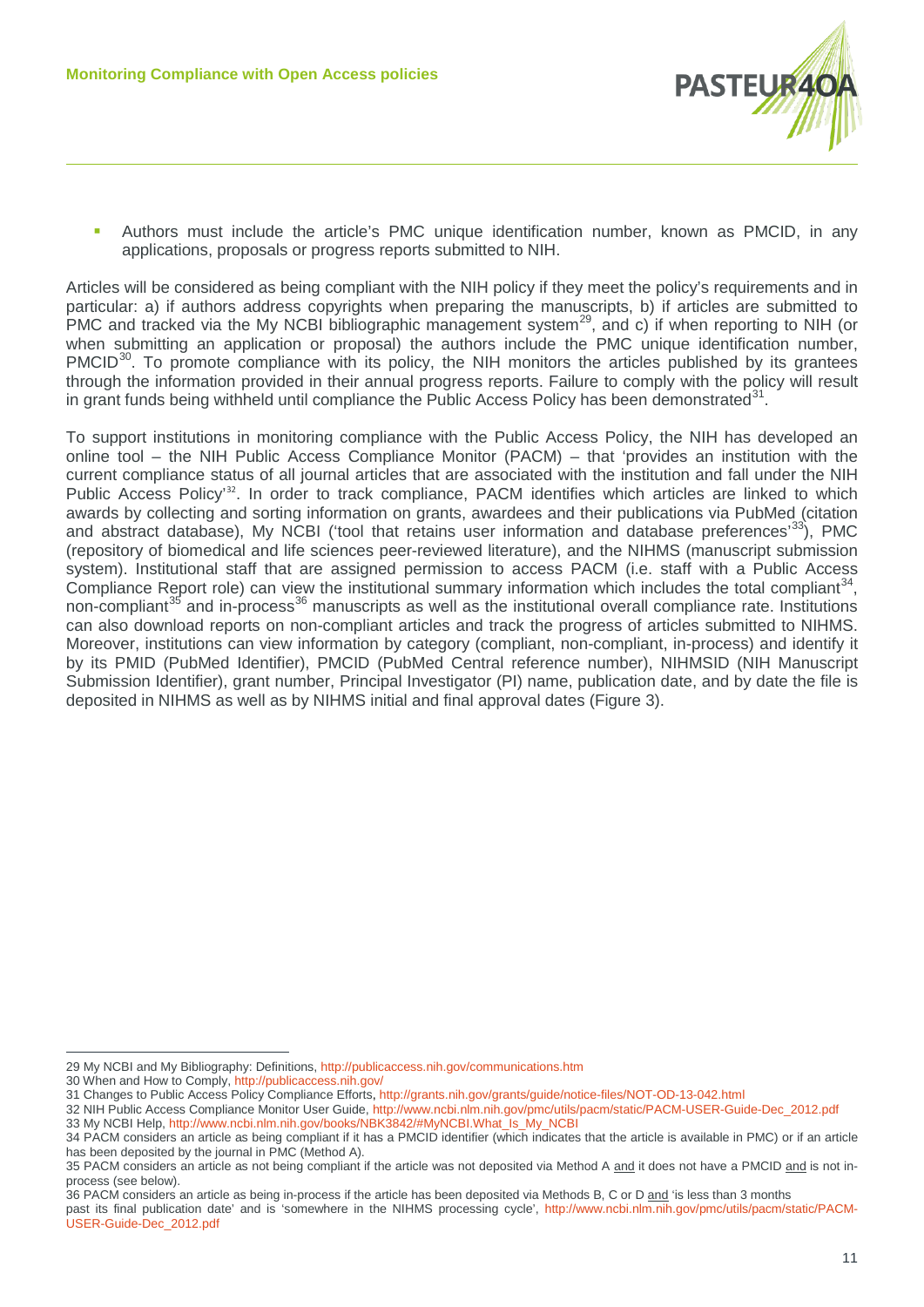

| <b>PMC</b>                                                                                        |              |                | <b>Institution Summary</b> |                       |                            |                                |                                  |                                  | Sign out: username             |
|---------------------------------------------------------------------------------------------------|--------------|----------------|----------------------------|-----------------------|----------------------------|--------------------------------|----------------------------------|----------------------------------|--------------------------------|
| Institution Summary > YOUR INSTITUTION > Non-compliant                                            |              |                |                            |                       |                            |                                |                                  |                                  |                                |
| and 06/2012<br>for articles published between 07/2011<br>Compliance status as of 08/01/2012<br>Go |              |                |                            |                       |                            |                                |                                  |                                  |                                |
| YOUR INSTITUTION: Compliant(666)   Non-compliant(172)   In process(8)<br>Download as CSV file     |              |                |                            |                       |                            |                                |                                  |                                  |                                |
| Page size:[10] 25 50 100 1000<br>Pages: <prev 1="" 4="" 47="" 6="" [5]="" next=""></prev>         |              |                |                            |                       |                            |                                |                                  |                                  |                                |
| <b>PMID</b> <sup>1</sup>                                                                          | <b>PMCID</b> | <b>NIHMSID</b> | Grant<br><b>Number</b>     | <b>PI</b> Name        | <b>Publication</b><br>Date | <b>NIHMS file</b><br>deposited | <b>NIHMS</b> initial<br>approval | <b>NIHMS</b> tagging<br>complete | <b>NIHMS</b> final<br>approval |
|                                                                                                   |              |                | 376722 P50 DA123456        | SMITH.<br><b>JANE</b> |                            |                                |                                  |                                  |                                |
| 21534005                                                                                          |              |                | JONES.<br><b>TOM</b>       | 03/01/12              | 05/10/12                   |                                |                                  |                                  |                                |
| 21540055                                                                                          |              |                | R01 DK456789 DOE, JOHN     |                       | 07/15/11                   |                                |                                  |                                  |                                |
| 21549724                                                                                          |              | 297370         | P50 DA987654               | DAVIS.                | 07/25/11                   | 05/17/11                       | 05/18/11                         | 05/27/11                         |                                |
|                                                                                                   |              |                | R01 DA543211               | ANDREW                |                            |                                |                                  |                                  |                                |
|                                                                                                   |              |                | T32 DA567012               | SMITH,<br><b>JOHN</b> |                            |                                |                                  |                                  |                                |
|                                                                                                   |              |                | T32 DA012789 DOE, JOAN     |                       |                            |                                |                                  | ワフ                               |                                |

Figure 3: Example of NIH Public Access Compliance Monitor details of non-compliant manuscripts<sup>[37](#page-11-0)</sup>.

The NIH has also been involved in encouraging institutions to engage with their investigators and awardees on ways that can ensure compliance with the Public Access Policy. Some of the recommendations made by the NIH make reference to institutions role in implementing communication and dissemination plans as well as in delivering training to their investigators so that they become aware of the NIH policy and know where to find more information and support. Other recommendations involve institutions encouraging their investigators to use My NCBI, to associate their articles with awards numbers (e.g. NIHMSIDs and grant numbers), to define policy compliance plans during the article writing stage, and to ensure compliance at the stage that articles are submitted for publication in a journal rather than only at the stage that NIH annual reports are due for submission $38$ .

To conclude, recent research on the impact of the NIH policy on citation rates of journal articles<sup>[39](#page-11-2)</sup> shows that when comparing peer-reviewed articles published in 2009 with NIH funding and made available in PMC with similar articles published in the same journals but that have not been deposited nor made openly available in PMC there is a considerably higher level of citations in the first case (26%). The article considers that the NIH Public Access mandate has had a significant impact in making scientific information more visible and easily accessible and recommends other USA federal agencies to follow the NIH's example. Furthermore, the article shows that in 2013 the overall compliance had reached 75%. Essentially, the NIH determines its overall compliance rate by calculating the number of articles that it considers to be subject to its policy in a given year. The number of articles subject to the policy is calculated on the basis of the articles linked to NIH awards. This information is collected from the following data sources: a) authors registered in NIHMS, b) authors and PIs registered in the MY NCBI system, c) PIs and institutions connected to electronic progress reports, and d) 'authors and publishers in the acknowledgement section of' articles<sup>40</sup>. Since May 2005, a total of 555,397 manuscripts have been submitted to NIHMS, of which 96% have been submitted since the Public Access Policy was implemented in April 2008 (Figure 4).

<span id="page-11-1"></span><span id="page-11-0"></span><sup>37</sup> NIH Public Access Compliance Monitor User Guide, [http://www.ncbi.nlm.nih.gov/pmc/utils/pacm/static/PACM-USER-Guide-Dec\\_2012.pdf](http://www.ncbi.nlm.nih.gov/pmc/utils/pacm/static/PACM-USER-Guide-Dec_2012.pdf) 38 How can institutions ensure compliance,

[https://www.youtube.com/watch?v=wqkn\\_UeDDZk&index=7&list=PLOEUwSnjvqBJS9LZs1vMoG6vcAbTAxq0H](https://www.youtube.com/watch?v=wqkn_UeDDZk&index=7&list=PLOEUwSnjvqBJS9LZs1vMoG6vcAbTAxq0H)

<span id="page-11-2"></span><sup>39</sup> De Groote S L, Shultz M, Smalheiser N R (2015) 'Examining the Impact of the National Institutes of Health Public Access Policy on the Citation Rates of Journal Articles', PLoS ONE 10(10): e0139951. doi:10.1371/journal.pone.0139951

<span id="page-11-3"></span><sup>40</sup> National Institutes of Health Plan for Increasing Access to Scientific Publications and Digital Scientific Data from NIH Funded Scientific Research, February 2015, p. 20,<http://grants.nih.gov/grants/NIH-Public-Access-Plan.pdf>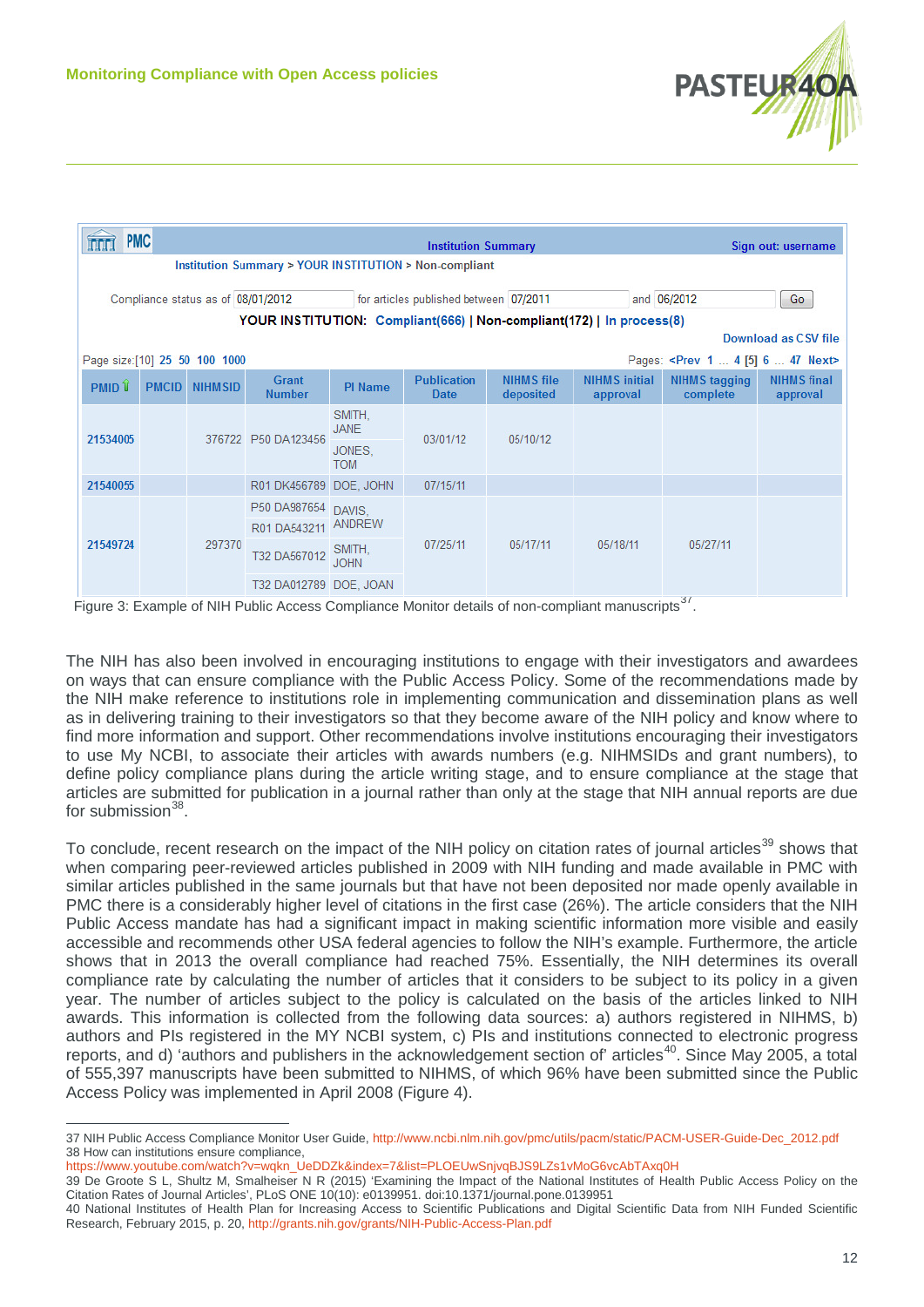

Figure 4: Total peer-reviewed manuscripts submitted via NIHMS<sup>[41](#page-12-0)</sup>

The total number of manuscripts funded by NIH and available in PMC is, however, higher than the total number of manuscripts submitted via NIHMS as in some cases journals have made agreements with NIH to submit manuscripts automatically to PMC (Method A) $^{42}$  $^{42}$  $^{42}$  and in other cases authors have made arrangements with publishers to submit manuscripts directly to PMC (Method B) $^{43}$  $^{43}$  $^{43}$ .

## **III. Recommendations on monitoring OA policy compliance**

This section highlights the processes and procedures that universities, research institutions and funders can follow to monitor compliance with their OA policies. These recommendations are considered as the initial steps that stakeholders can follow to start monitoring policy compliance. In addition, the procedures implemented by different stakeholders that were highlighted in the previous section can also be used as examples of mechanisms to monitor compliance.

#### **Step 1: Collecting data on research outputs published by authors**

- **▪** Collect information on research outputs published by academics and researchers in an institution (to monitor compliance with the institutional OA policy) or funded by a grant (to monitor compliance with the funder OA policy) by year:
	- **»** Collect information on all published research outputs by an author per year (e.g. via Web of Science, Scopus, Google Scholar);
	- **»** Collect information on how many of the published research outputs have been made available on Open Access (e.g. via institutional, subject or multidisciplinary repository).

<span id="page-12-0"></span><sup>41</sup> NIHMS Statistics[, https://www.nihms.nih.gov/stats/](https://www.nihms.nih.gov/stats/)

<span id="page-12-1"></span><sup>42</sup> List of journals that submit manuscripts directly to PMC, [http://publicaccess.nih.gov/submit\\_process\\_journals.htm](http://publicaccess.nih.gov/submit_process_journals.htm)

<span id="page-12-2"></span><sup>43</sup> List of publishers with whom authors can make arrangements to submit manuscripts directly to PMC,

[https://publicaccess.nih.gov/select\\_deposit\\_publishers.htm](https://publicaccess.nih.gov/select_deposit_publishers.htm)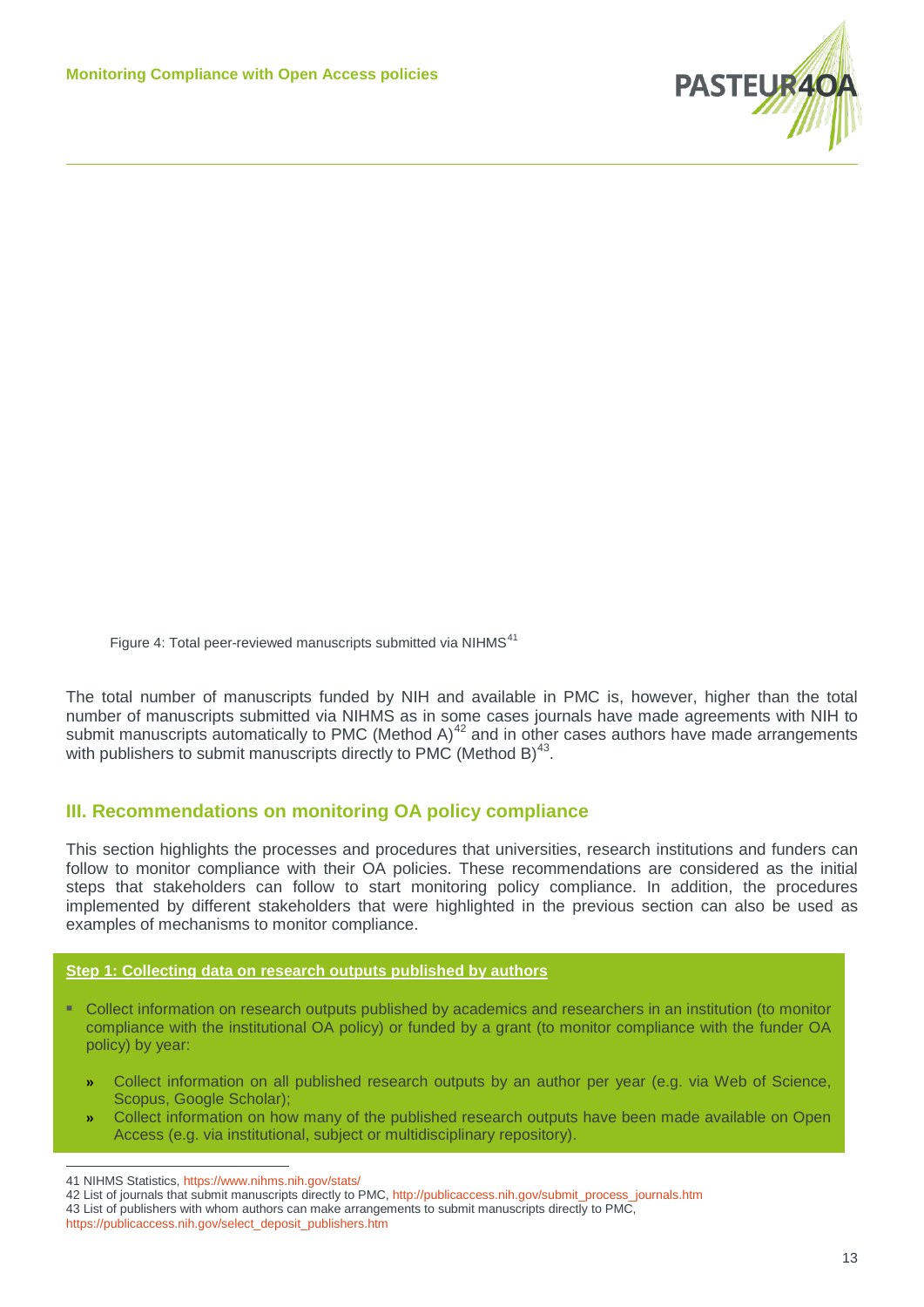

#### **Step 2: Monitoring research outputs compliance with OA policies**

- Examine the OA policies requirements and define indicators to monitor compliance:
	- Indicators to monitor compliance with Green OA requirements;
	- Indicators to monitor compliance with Gold OA requirements.
- **▪** Assess what infrastructure is being used and whether its functionalities can be enhanced in order to collect information on compliance:
	- » Can the tools of Current Research Information Systems (CRIS) be enhanced?
	- » Can the tools of the institutional repository software (e.g. EPrints, DSpace) be enhanced?
	- » Can additional services be incorporated into the repository software (e.g. plugins)?
- Determine what tools will be used to monitor compliance:
	- » Will the information collected on articles made available on Open Access and checked for compliance with OA policy be recorded manually (e.g. on an excel spreadsheet) or automatically (e.g. by acquiring a specific software)?
- From the total research outputs subject to the OA policy:
	- » Identify how many research outputs are subject to the OA policy, how many outputs have been made Open Access (immediate or embargoed), and how many have not. For research outputs that have not been made available on Open Access, alert authors on how to comply with the OA policy;
	- » Assess if the research outputs made Open Access are compliant with the OA policy. If the research outputs are not compliant with the policy, alert the author on how the article can be made compliant.

#### **Step 3: Progress and Reporting**

- Review work progress on a regular basis and make adjustments to the process of monitor policy compliance whenever required:
- **Report findings to internal stakeholders and determine whether changes in the process to monitor policy** compliance are needed or whether further advocacy plans are required to promote compliance.

## **IV. Conclusion**

Open Access to scientific information has numerous advantages to the academic community and to the society in general. It increases the accessibility, visibility, use and impact of research. It improves the speed and efficiency of research. It fosters the transfer of knowledge from the academic to the public, not-for-profit and private sectors. And, it delivers increased returns on investments in publicly funded research. Many institutions and funders in Europe and North America are leading the way in changing the practices in the scholarly communications system by implementing OA policies. Monitoring compliance with OA policies is pertinent because it enables institutions and funders to assess the extent to which their academics, researchers and grantees are complying with policies. OA policy monitoring has led to the development of quantifiable definitions that assist in tracking compliance with requirements such as who should make scientific information OA, what should be made OA, when should scientific information be made OA, where and how. This study has also illustrated how institutions and funders are monitoring compliance (manually or automatically), what tools can assist in monitoring compliance (Web of Science, Scopus, Google Scholar), and what international standards can be included in publications which will also facilitate the process of monitoring compliance (ORCIDs, DOIs, FundRef). The case studies described in the paper illustrate how OA policies can be monitored effectively by funders and institutions. The recommendations made on how to monitor OA policies provide information on the steps that stakeholders planning to adopt monitoring